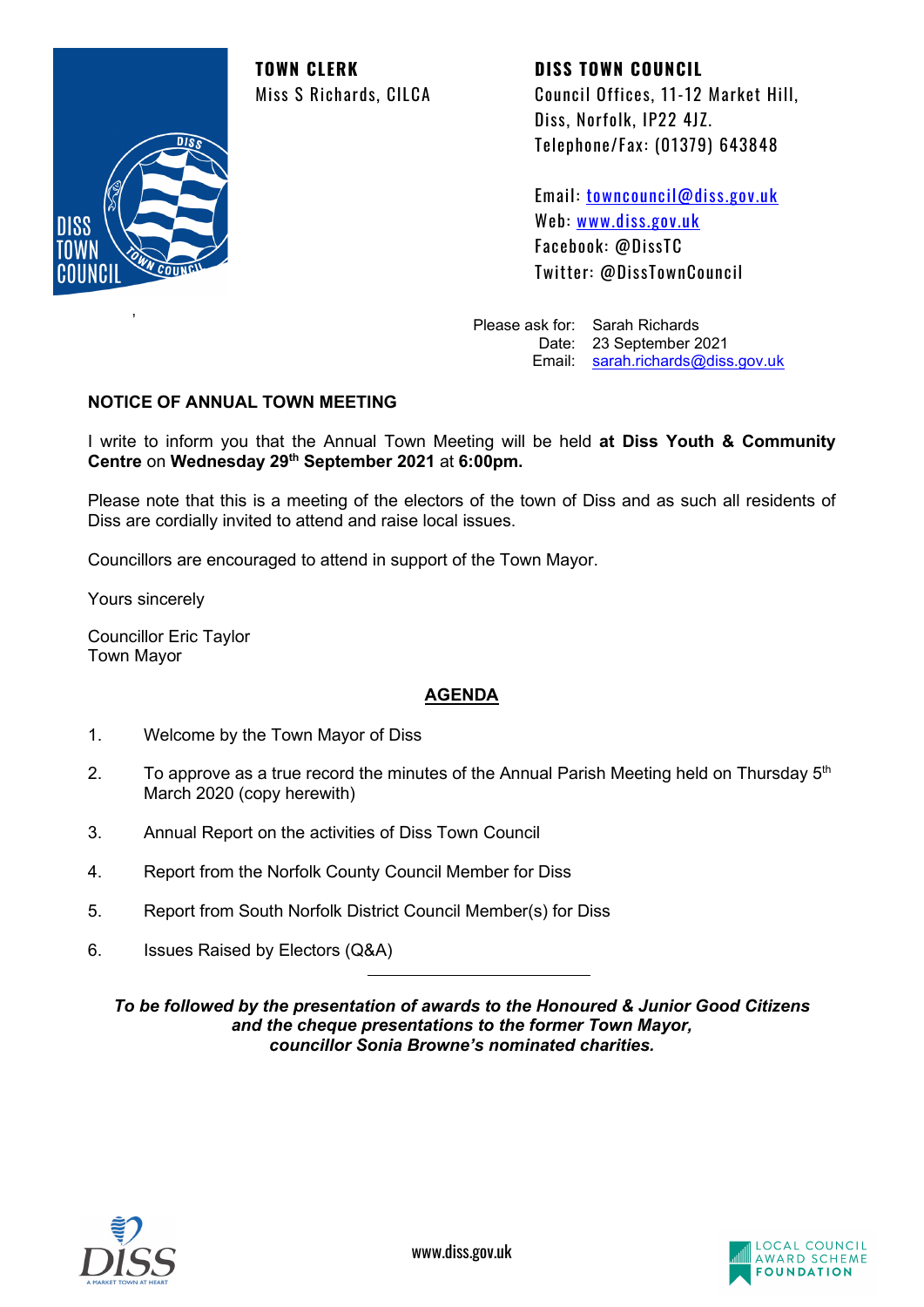#### **ANNUAL DISS TOWN MEETING MINUTES**

Minutes of the proceedings of the **Annual Meeting of Duly Registered Local Government Electors** held in the Diss Youth & Community Centre, Shelfanger Road, Diss on **Thursday 5th March 2020 at 6.30pm.**

Present: Councillor Sonia Browne (Town Mayor) in the Chair Sarah Richards (Town Clerk) Sonya French (Deputy Town Clerk) Councillors Collins, Gingell, Howard, Kitchen, Mason, Olander (Council Leader), Poulter, Robertson, Taylor and Welch 71 members of the public

#### **1. WELCOME BY THE TOWN MAYOR OF DISS**

Councillor Sonia Browne welcomed those in attendance to the Annual Parish Meeting of Diss.

## **2. MINUTES OF LAST MEETING**

The minutes of the Annual Parish Meeting held on Tuesday 9<sup>th</sup> May 2019 were agreed as a correct record and duly signed by the Town Mayor.

## **3. ANNUAL REPORT FROM DISS TOWN COUNCIL**

Councillor Browne provided an Annual Report on the activities of Diss Town Council. Improvements to Council-owned sites included investments from developer contributions in play equipment in Diss Park and the Skateboard Park at the Sport Ground, planned works at the Diss Youth & Community Centre to install a kitchenette and support of a project to restore an ancient walkway on the same site. The Town Council contracts Suffolk County Council to manage 240 streetlights transferred from South Norfolk Council and will take over management of the toilets at the Mere's Mouth in addition to those on the Park once the refurbishment works have been undertaken by the District Council.

Plans for a 'Space-Inva-Diss' themed Carnival on Sunday 14<sup>th</sup> June are well underway and as well as oversight of the Christmas Lights Switch-On event and support to other event organisers, the Town Council will take on responsibility for the Remembrance Parade and is preparing a special event to celebrate the VE Day 75 commemorations in May.

There have been fewer highway related works this year given the £1 million investment by Norfolk County Council last year. The County Councillor for Diss reports that the funding and plans are in place to support the link road between the railway station and Nelson road, and the Vinces Road/A1066 junction scheme and will be scheduled once the legal matters are resolved.

The Town Council is involved as a consultee in planning decisions and has recently approved recommendations to support retention of the local open space on Parish Fields / Lawns and employment land on the Frontier site. Members of the public were encouraged to have their say on the Greater Norwich Local Plan, which is currently out for consultation until 16<sup>th</sup> March.

Electors were also updated on staff and councillor changes and encouraged to stand for co-option as Town Councillor to fill the last two remaining vacancies.

The Town Mayor concluded by talking about the fundraising she has been doing in aid of her two charities - [Papyrus \(Prevention of Young Suicide\)](https://papyrus-uk.org/) and [Norfolk's Big C Cancer Charity.](http://www.big-c.co.uk/)

# **4. ANNUAL REPORT FROM THE DISS YOUTH COUNCIL**

Diss Youth Councillor Murphy presented an Annual Report on the activities of Diss Youth Council. The Youth Councillors have been busy at various events throughout the year including the Council's Annual Town Meeting, Mayor's civic service and being represented at the Police information stand.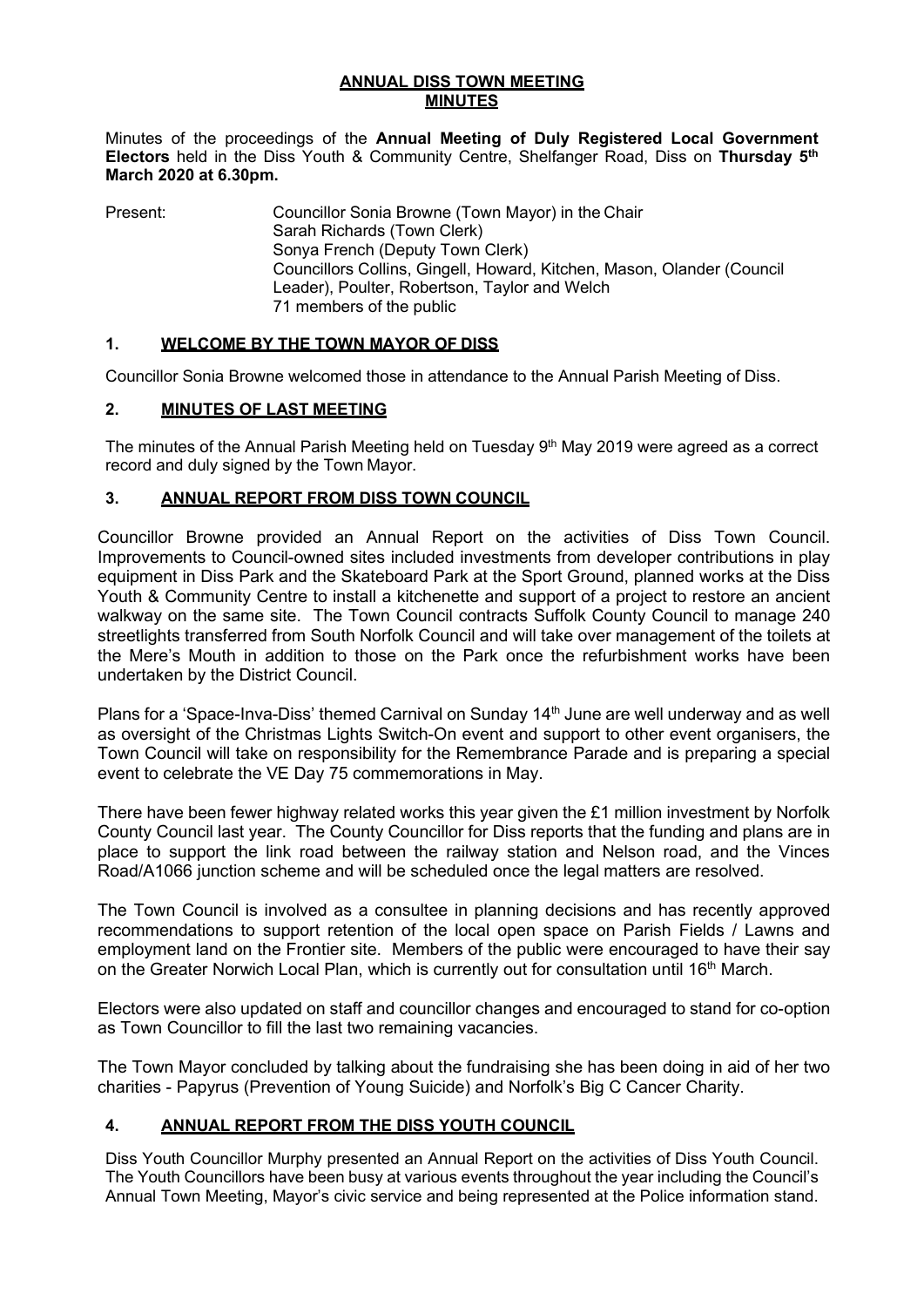They also attended the Cyclathon, Fair Green spider equipment opening, South Norfolk Council's On Show the Diss remembrance parade and Christmas Lights Switch-on events. The Youth Council has also given its time to helping to tidy up the plant pots & maintain the wildlife gardens and arranged an intergenerational lunch connecting both the young and older people in the community. Youth Councillors have also reviewed what they can do regarding climate change, attended a Norfolk Anti-Bullying conference and the Town Mayor's Christmas carol concert. It was noted that there are currently 7 Youth Councillors, aged 12-19 and that they are looking for new recruits.

Julia Fairbrother of MTM Youth Services talked about the benefits of the Council's grant for young people of Diss. The funds enable her to help to support the Youth Council and run a wide range of activities which encourage young people aged 13-19 to engage positively in and with their community, to take pride & social action in Diss and to be offered access to wider experiences with other organisations. Examples include running the Fare share food scheme for vulnerable people, conservation work at Quaker Wood as well as intergenerational lunches.

The Youth Council and Julia were thanked for their input across the year particularly regarding the research they undertook at the High School regarding the expenditure of the Section 106 developer funds.

## **5. ANNUAL REPORT FROM NORFOLK COUNTY COUNCIL**

Norfolk County Councillor Keith Kiddie gave his apologies for the event and his written annual report was summarised by the Mayor.

#### **6. ANNUAL REPORT FROM SOUTH NORFOLK DISTRICT COUNCIL**

South Norfolk District Councillors were unable to be present at the event due to an emergency Coronavirus meeting and written reports were received from Councillors Minshull and Wilby.

#### **7. ISSUES RAISED BY ELECTORS**

Several issues were raised by electors.

#### **Former Tourist Information Centre**

There was a question regarding the negative appearance of the former Tourist Information Centre building at the Mere's Mouth and lack of usage. It was noted that the building belongs to South Norfolk District Council and that requests for usage of the building are being reviewed.

#### **Pigeons**

There was a question regarding the number of pigeons still in the town centre and banning feeding by the individuals who deposit large quantities of seed/bread on the Mere's Mouth. It was noted that the falcon flying initiative lead by the Town Council and supported by local businesses and partners, which aims to disperse the pigeons, is set to continue until September to complete the 12-month programme. The Town Council met recently with the Dealey Falconry regarding varying flight times to ensure safety of the falcons and to keep the pigeon population on the back foot. The Town Council is also trying to work with traders regarding pellet sales, encouraging the public to feed appropriately and working with the District Council on the cleanliness initiatives. We are also investigating the option of a dovecote located on the Park to manage numbers. It was also noted that Diss is synonymous with the Mere and that families/visitors like to come and feed the ducks, so a balance is required. There was a suggestion that the public could be encouraged to feed seed to the wildlife on the water, which the pigeons would be unable to reach.

#### **Diss Town Guide**

The Chair of the 25<sup>th</sup> edition of the Diss Town Guide was thanked for her efforts in producing this edition and the Council for supporting.